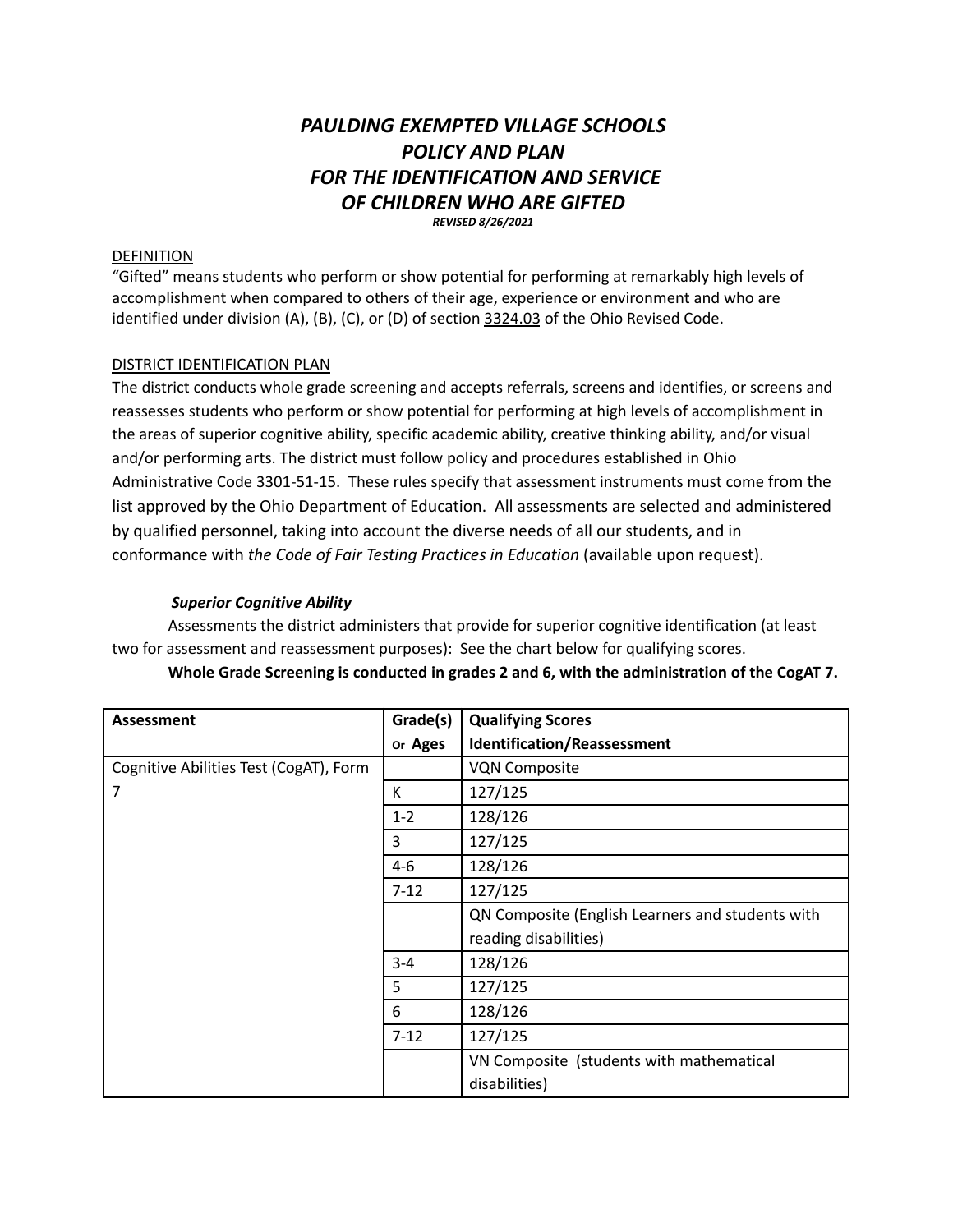|                                            | К         | 126/124                |
|--------------------------------------------|-----------|------------------------|
|                                            | 1         | 125/123                |
|                                            | 2         | 127/125                |
|                                            | 3         | 126/124                |
|                                            | $4 - 6$   | 127/125                |
|                                            | $7 - 10$  | 126/124                |
|                                            | $11 - 12$ | 127/125                |
| Woodcock-Johnson IV (WJIV), Tests of       | $2 - 90$  | 127/124                |
| <b>Cognitive Abilities</b>                 |           |                        |
| Iowa Assessments, Form E, Complete         | $K-12$    | 95 <sup>th</sup> %-ile |
| Battery                                    |           |                        |
| Weschler Intelligence Scale for            | $6 - 16$  | 127/125                |
| Children, 5 <sup>th</sup> Edition (WISC-V) |           |                        |
|                                            |           |                        |

# *Specific Academic Ability*

Assessments the district administers that provide for specific academic identification (at least two for assessment and reassessment purposes):

**Whole Grade Screening is conducted in Math and Reading, Writing or the combination of the two, in grades 2 and 6, with the administration of the Iowa Assessments, Form E and in Math, Reading/Writing, and Science in grade 11, with the administration of The ACT.**

See the chart below for qualifying scores.

| Assessment                                 | Grade(s) | <b>Qualifying Scores</b>               |
|--------------------------------------------|----------|----------------------------------------|
|                                            | or Ages  | <b>Identification/Reassessment</b>     |
| Iowa Assessments, Form E, Complete Battery | $K-12$   | $95^{th}$ %-ile/94 <sup>th</sup> %-ile |
| The ACT                                    | 11       | $95^{th}$ %-ile                        |
| Woodcock-Johnson IV (WJIV), Tests of       | $2 - 90$ | $95^{th}$ %-ile/94 <sup>th</sup> %-ile |
| Achievement, Forms A and B                 |          |                                        |

# **Creative Thinking Ability**

Assessments the district administers that provide for creative thinking identification (at least two for assessment and reassessment purposes):

**Whole Grade Screening is conducted in grades 2 and 6, in the second semester, with the administration of the CogAT 7 and Scales for Rating the Behavioral Characteristics of Superior Students- SRBCSS.**

See the chart below for qualifying scores.

| Assessment | Grade(s)   Qualifying Scores          |  |
|------------|---------------------------------------|--|
|            | or Ages   Identification/Reassessment |  |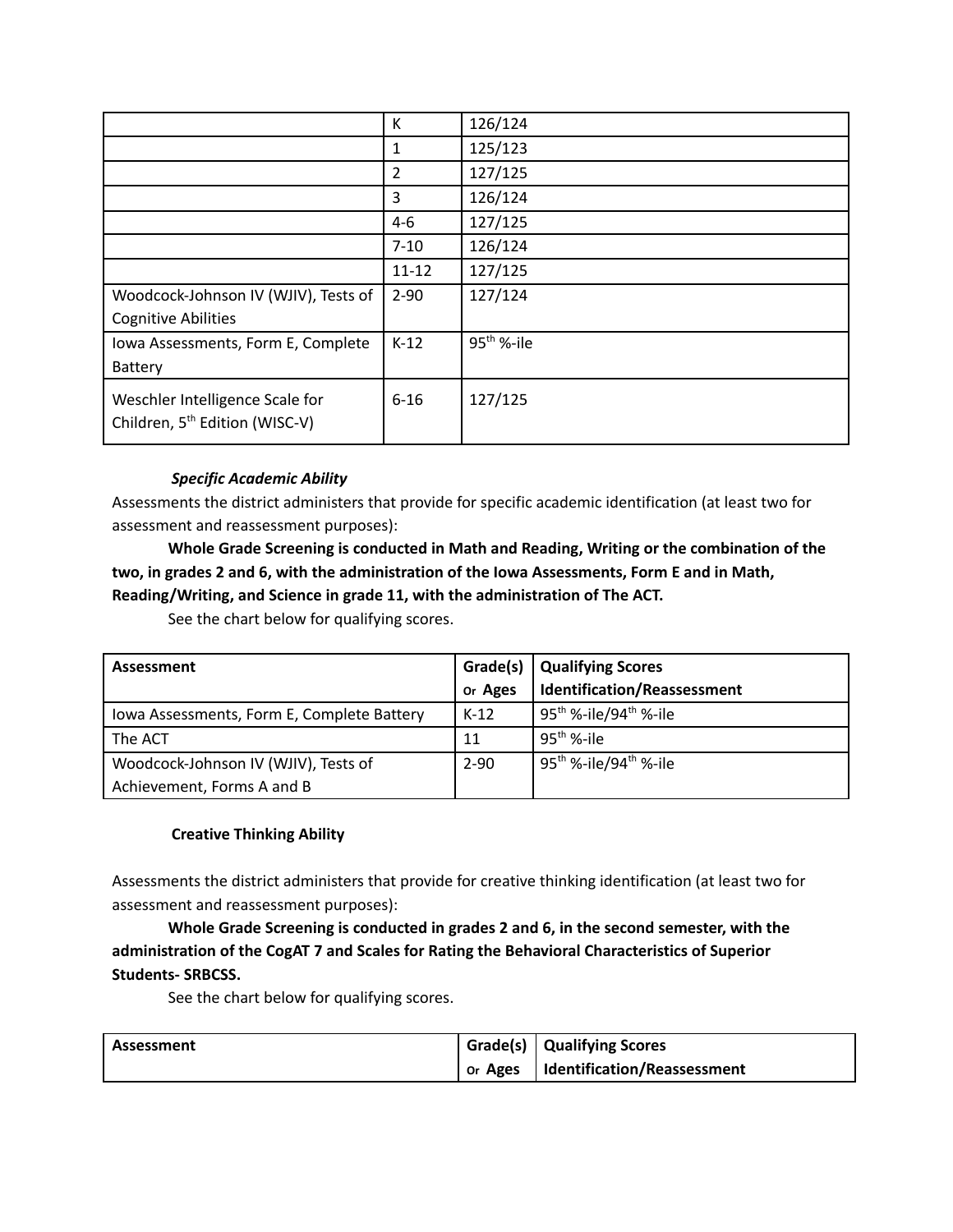| <b>Intelligence Tests for Creative Thinking Ability</b>     |          |                                     |
|-------------------------------------------------------------|----------|-------------------------------------|
| Identification                                              |          |                                     |
| Cognitive Abilities Test (CogAT), Form 7                    |          | <b>VQN Composite</b>                |
|                                                             | $K-1$    | 111/109                             |
|                                                             | $2 - 12$ | 112/110                             |
|                                                             |          | QN Composite (English Learners and  |
|                                                             |          | students with reading disabilities) |
|                                                             | $3 - 12$ | 112/110                             |
|                                                             |          | VN Composite (students with         |
|                                                             |          | mathematical disabilities)          |
|                                                             | K        | 110/108                             |
|                                                             | $1 - 12$ | 111/109                             |
| Woodcock-Johnson IV (WJIV), Tests of Cognitive<br>Abilities | $2 - 90$ | 112/110                             |
|                                                             |          |                                     |
| Weschler Intelligence Scale for Children, 5 <sup>th</sup>   | $6 - 16$ | 112/110                             |
| Edition (WISC-V)                                            |          |                                     |
| <b>Behavioral Checklists and Rating Scales for</b>          |          |                                     |
| <b>Creative Thinking Ability Identification</b>             |          |                                     |
| Scales for Rating the Behavioral Characteristics            | $K-12$   | 51/48-50                            |
| of Superior Students (SRBCSS)-Part II Creativity            |          |                                     |

# **Visual/Performing Arts Ability**

Assessments the district administers that provide for visual and performing arts identification (at least two for each arts area for assessment and reassessment purposes): See the chart below for qualifying scores.

| Assessment                                            | Grade(s)    | <b>Qualifying Scores</b>    |
|-------------------------------------------------------|-------------|-----------------------------|
|                                                       | or Ages     | Identification/Reassessment |
| <b>Ohio Department of Education Performance</b>       |             |                             |
| <b>Rubrics for Visual and Performing Arts Ability</b> |             |                             |
| Dance                                                 | $K-12$      | 26-30/20-25                 |
| Drama                                                 | $K-12$      | 20-24/16-19                 |
| <b>Music</b>                                          | $4 - 13.11$ | 18-21/14-17                 |
| <b>Visual Arts</b>                                    | $K-12$      | 51/48-50                    |
| <b>Behavioral Checklists and Rating Scales for</b>    |             |                             |
| <b>Visual and Performing Arts Ability</b>             |             |                             |
| Scales for Rating the Behavioral Characteristics      |             |                             |
| of Superior Students (SRBCSS)                         |             |                             |
| Drama-Part VII                                        | $K-12$      | 57/54-56                    |
| Music-Part VI                                         | $K-12$      | 39/37-38                    |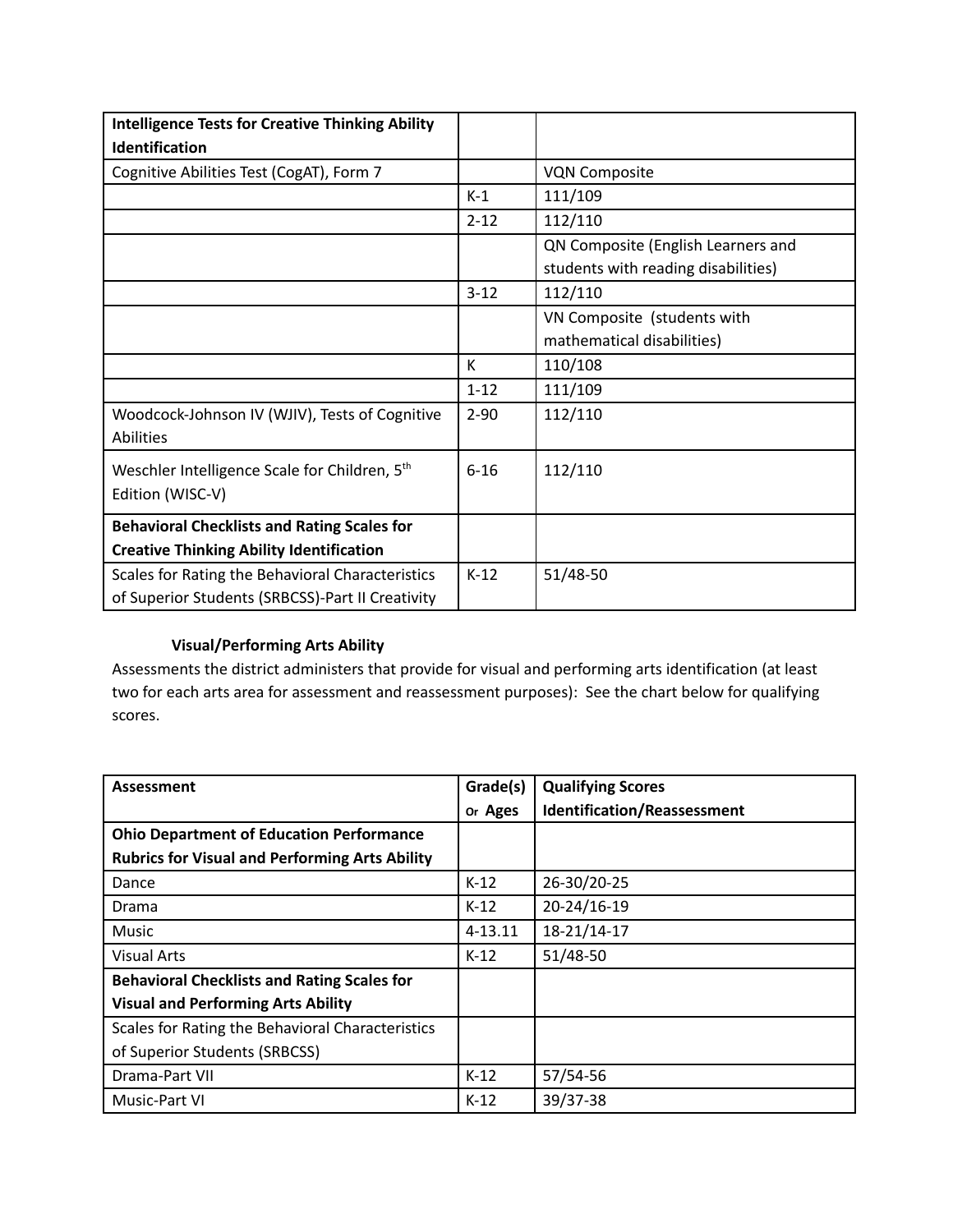| Visual Arts-Part | $K-12$ | /59-60<br>61/55 |
|------------------|--------|-----------------|
|------------------|--------|-----------------|

## **Identification Process**

The district shall provide at least two opportunities each year for assessment in the case of children requesting assessment or recommended for assessment by teachers, parents or other children.

The district ensures there are ample and appropriate scheduling procedures for assessments and reassessment using whole-grade tests, individually administered tests, behavioral checklists, rating scales and performance/audition/exhibit or display of work.

The district shall notify parents of the scheduling of assessments and opportunities for testing, and clearly communicate the dates of gifted identification testing, including whole-grade testing. If a parent chooses to opt out of whole-grade testing, the district may follow established procedures. The district shall notify parents within 30 days of receiving assessment results.

#### Referral

Referral forms are available upon request in the school offices or from the Coordinator, Gifted Services. Children may be referred in writing on an ongoing basis, based on the following:

- Child request (self-referral);
- Teacher recommendation;
- Parent/guardian request;
- Child referral of peer; and
- Other (e.g., psychologist, community members, principal, gifted coordinator, etc.)

Upon receipt of a referral, the district will:

- Follow the process as outlined in this plan; and
- Complete initial testing within 90 days of referral; and
- Notify parents of results of screening or assessment and identification within 30 days of receiving test scores.

## **Screening**

The district ensures equal access to screening and further assessment of all district children, including culturally or linguistically diverse children, children from low socio-economic backgrounds, children with disabilities and children for who English is a second language.

#### **Identification**

When the screening assessment has been completed, if the data obtained is from an approved identification instrument and the score meets cut-off scores specified in department of education guidance, the identification decision is made and the student's educational needs are determined. Identification scores remain in effect for the remainder of the student's K-12 school experience.

#### Reassessment

When the screening assessment has been completed, if the data is from an approved screening instrument or from an identification instrument on which the student is within a district-specified range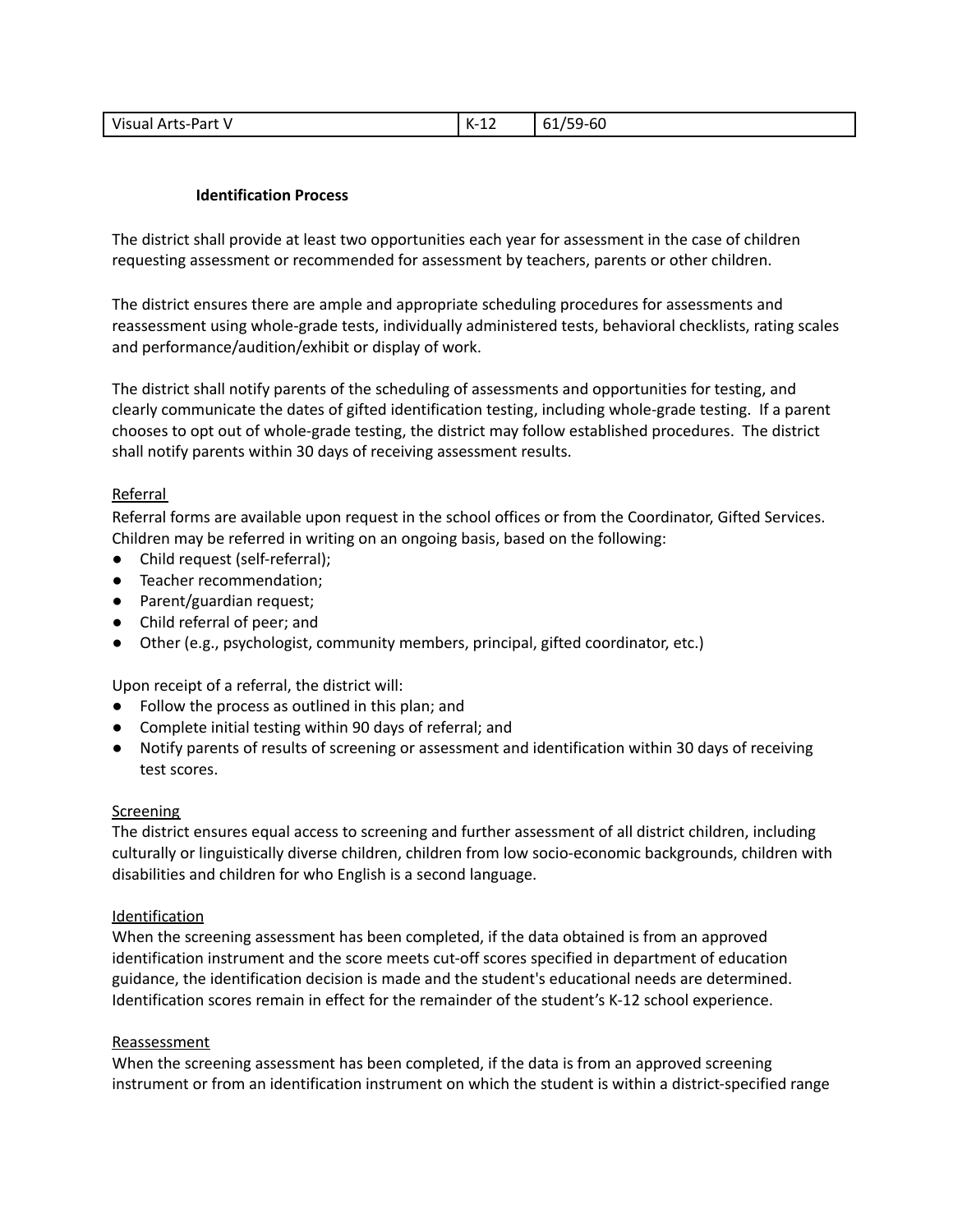below the identification score, parental consent is secured and re-assessment for possible identification occurs.

## Out of District Scores

The district accepts scores, completed within the preceding 24 months on assessment instruments approved for use by the Ohio Department of Education, provided by other schools and/or trained personnel outside the school district.

#### Transfer

The district ensures that any child transferring into the district will be assessed within 90 days of the transfer at the request of the parent. Parents shall contact the building principal. Students moving into the school district who have been previously identified as gifted in another Ohio public school are recognized as gifted. Parents should make sure to inform the principal at registration.

#### Appeal Procedure

An appeal by the parent is the reconsideration of the result of any part of the identification process which would include:

- Screening procedure or assessment instrument (which results in identification);
- The scheduling of children for assessment;
- The placement of a student in any program; and
- Receipt of services.

Parents should submit a letter to the superintendent or designee outlining the nature of the concern. The superintendent or designee will convene a meeting with the parent/guardian, which may include other school personnel. The superintendent or designee will issue a written final decision within 30 days of the appeal. This written notice should include the reason for the decision(s).

#### DISTRICT SERVICE PLAN

The district ensures equal opportunity for all district students identified as gifted to receive any services offered by the district for which the student meets the criteria. All gifted education services are developed and delivered in compliance with Ohio Administrative Code 3301-51-15. See the table below for the services offered to students identified as gifted.

| <b>Areas of Gifted Identification</b> | Grade Level(s) | <b>Service Setting</b>      | <b>Additional Information</b> |
|---------------------------------------|----------------|-----------------------------|-------------------------------|
| <b>Superior Cognitive Ability</b>     | $K-1$          | Early entrance              |                               |
|                                       | $K-12$         | Whole grade acceleration    |                               |
|                                       | $K-12$         | Subject acceleration        |                               |
|                                       | $3-5$          | Resource Room               | Gifted Intervention           |
|                                       |                |                             | Specialist (GIS)              |
|                                       | $7 - 12$       | <b>College Credit Plus</b>  |                               |
|                                       | $9 - 12$       | Early graduation (academic) |                               |
| <b>Creative Thinking Ability</b>      | $3 - 5$        | Resource Room               | <b>Gifted Intervention</b>    |
|                                       |                |                             | Specialist (GIS)              |
|                                       | $7 - 12$       | <b>College Credit Plus</b>  |                               |
| Math                                  | $K-12$         | <b>Subject Acceleration</b> |                               |
|                                       | $7 - 12$       | <b>College Credit Plus</b>  |                               |